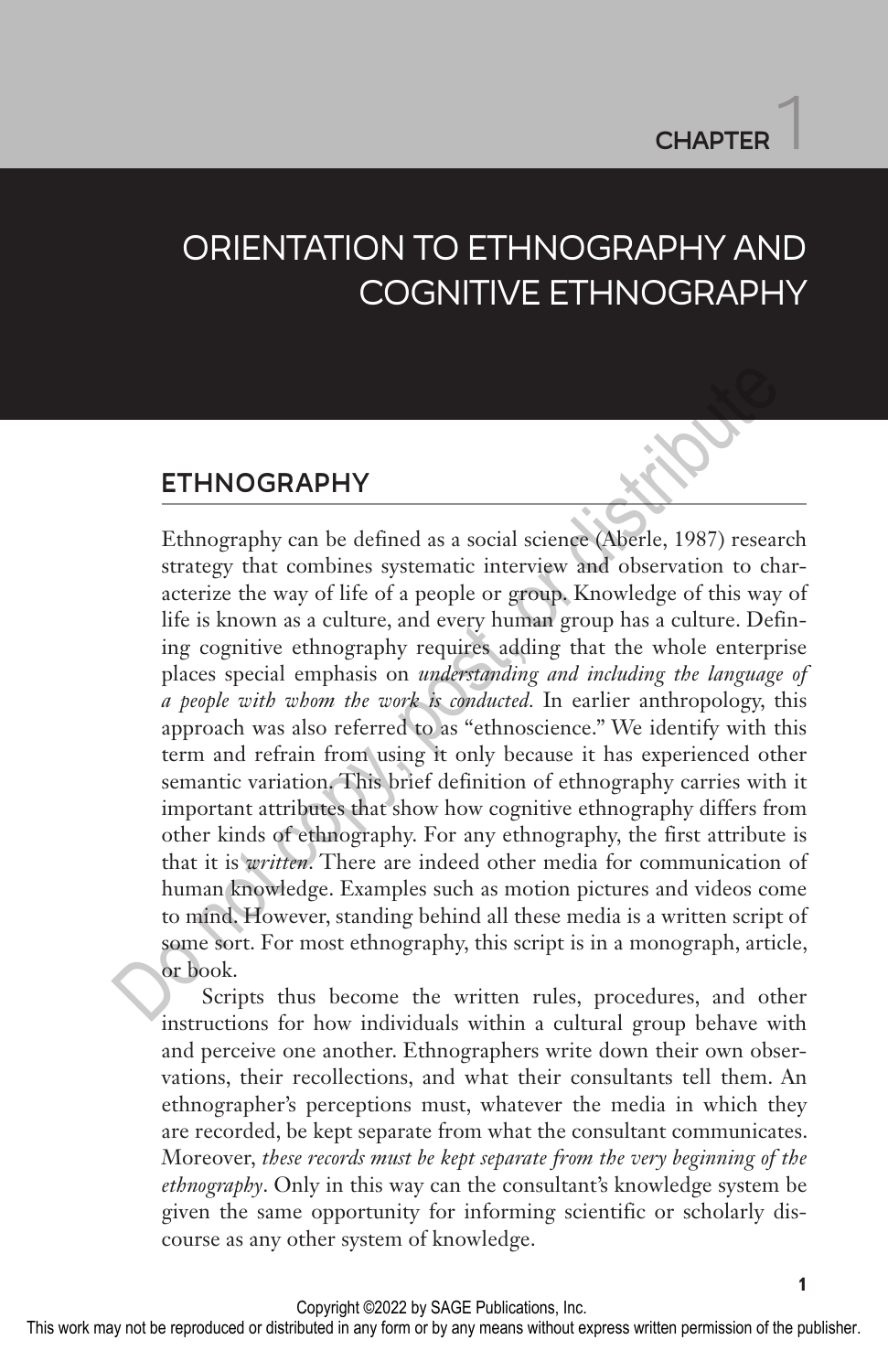The second attribute of cognitive ethnography is that researchers rely on interview and observation but *primarily* on interview. This feature may appear counterintuitive. When a newly arrived researcher comes to a research site, the first activity he or she will undertake is observation. However, to understand the cultural knowledge of another people, both the researcher and the consultant need to develop a common communication base from which to proceed. This book favors interview over observation, particularly for beginning ethnographic research. The practical reasons are very simple. Observations, particularly of behavior in a strange place, are subject to misinterpretations over which the researchers have little or no control. Outside researchers have no control over them because they are interpreted based on the knowledge gained from their own experience. The experience often counts for very little when in a strange setting.

There are two theoretical reasons for using interviewing and language. The first reason is based on the work of the linguist Noam Chomsky (1968). He showed that all human languages share a grammatical deep structure, even though their surface grammars may differ. Based on a common deep structure, language grammars and learning follow universal patterns. Thus, all languages are, to a significant degree, intertranslatable.

The second reason revolves around the work of anthropologists Joseph Casagrande and Kenneth Hale (1967). They found that different human languages share certain semantic relationships. Through their study of the Tohono O'Odham folk definitions, they identified 13 different semantic relationships that appear to be shared among all languages. These fundamental relationships are the building blocks of cognitive anthropology's theory: *modification, taxonomy, and queuing*. Modification, or attribution, gives the listener discrete information about a term and its meaning. Taxonomy shows whether one term describes something that is a kind of something else; that is, "X is a kind of Y" or "X is a Y." Queuing, or sequence, states "X and then Y" or "X happens (or exists) and then Y." Queuing does not necessarily mean that X is a precondition of Y. A precondition denotes a more complex logical and semantic relationship, which will be discussed in Chapter 7. Taxonomy, attribution, and queuing can tie together many other, more complex semantic relationships. Together, these three relationships will be referred to in this book as MTQ schema. ravior in a strange place, are subject to misinterpretations over which<br>researchers have little or no control. Outside researchers have not<br>trol over them because they are interpreted based on the knowledge<br>end from their

Through the application of these semantic relationships in interview and analysis, ethnographers can structure written texts and discourse around the knowledge of a speaker. The result is a much deeper

Copyright ©2022 by SAGE Publications, Inc.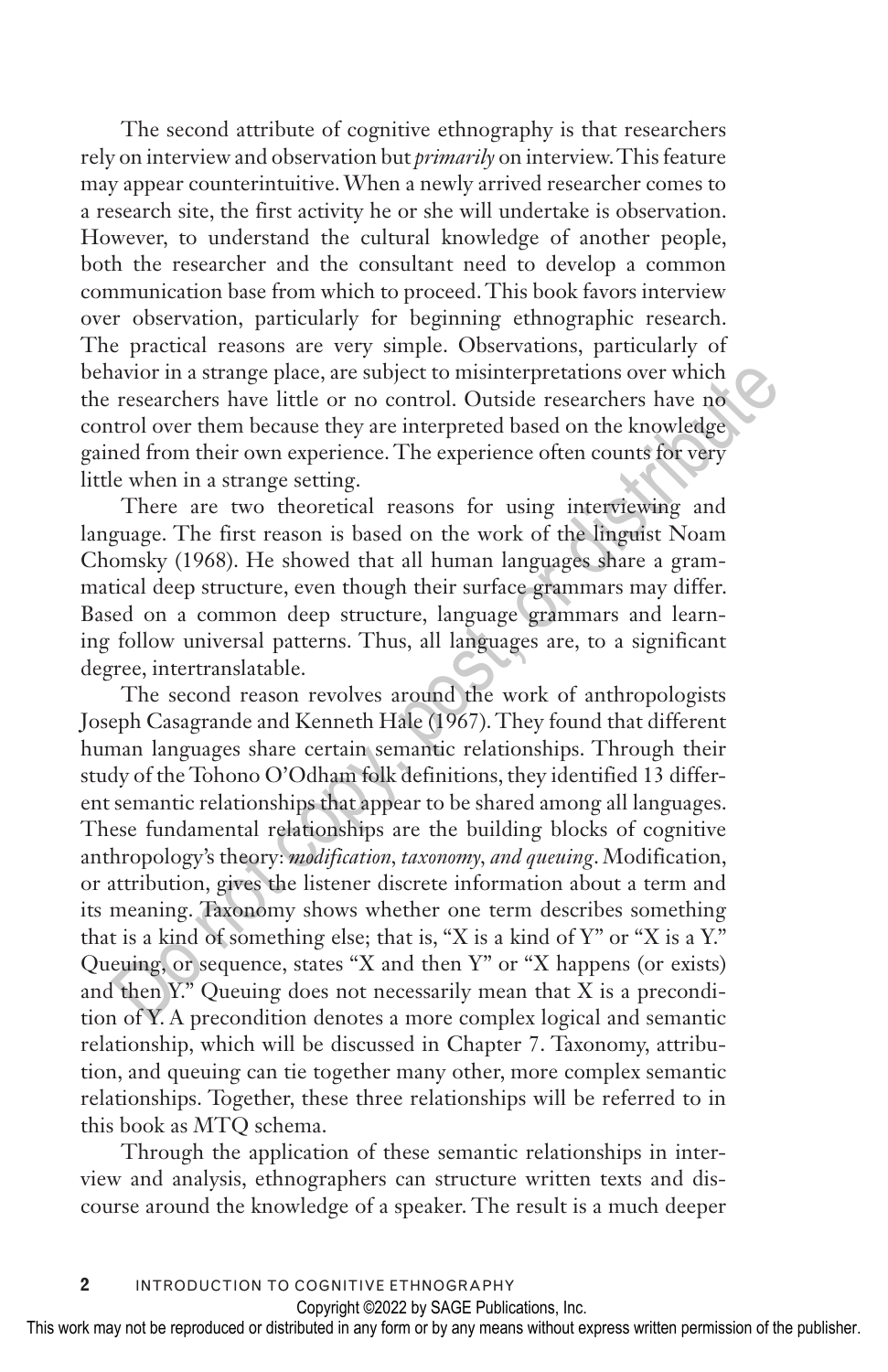and richer picture of what the speaker knows. This theory can free both the ethnographer and the native consultant from certain hidden biases that reside in observation.

#### **How Observation Is Integrated With Interview**

A cautionary note is necessary. While consultants can describe much of what they do, *it is not a substitute for observation.* Reconciling what people tell a researcher versus what a researcher may observe them do requires acknowledging that *both speech and observed behavior are kinds of knowledge*. The polymath Michael Polanyi (1966) describes what people can talk about as the *explicit dimension* of knowledge. He describes the second kind of knowledge as the *tacit dimension* of knowledge—that is, the knowledge of what people do but cannot entirely explain. Both of these kinds of knowledge interact with each other: We do things; we think through how we do things; we may change how we do things. Polanyi maintained that one dimension "destroys" the other. He uses the analogy of a person typing (nowadays using a keyboard), who then thinks consciously about keying. When that happens, the performance usually ceases to function. Another example is kinesics, better known as "body language." In those cases, if people literally think about these things while they are doing them, their thinking will interfere with what they are doing. Thus, while there are certain aspects of knowledge that can be transmitted primarily through speech, demonstration, or practice, most knowledge is transmitted through a *combination* of these three. Roles such as apprenticeship exist in all societies and incorporate all these forms of instruction. *Exercise and total complement and total total to the control and the knowledge. The polymath Michael Polanyi (1966) describes what peop<br>can talk about as the <i>explicit dimension* of knowledge. He describes the second kin

Polanyi (1966) thus famously observed that "we know more than we can tell" (p. 4). While he was focusing on knowledge transfer and apprenticeship of scientists in universities, the same generality can be expanded to social interaction in the wider human society.

#### **How Schoepfle Became a Lender and a Borrower in Navajo Society**

I was newly arrived at the Navajo reservation and was asked by a tribal employee—herself a Navajo—if she could borrow some money. I loaned her the money. In a few weeks, I asked her if she would repay the loan, because *I* needed the money. While she readily produced the money, I was surprised by the apparent look of disgust she gave me. As I worked more in the tribal office, I noticed that Navajos would often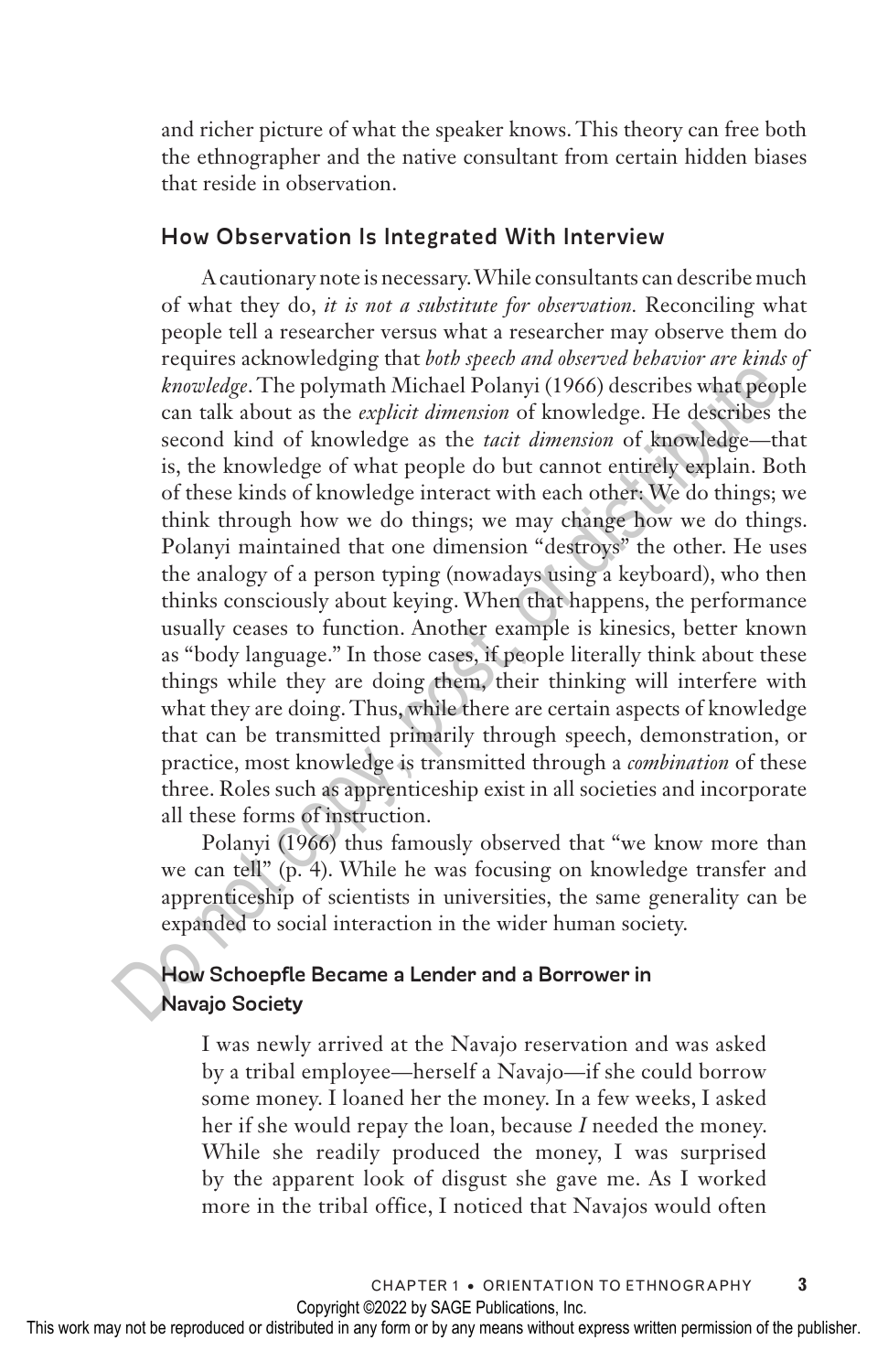borrow money and then not repay it. Yet the lender would not refuse the request. I then changed my approach. I would never refuse a request to loan money. Whenever I needed it back, I would simply ask to borrow it. The result was more congenial. From this and similar incidents, I reasoned that borrowing or asking for a ride were expressions of support and generosity between people that was a fundamental of Navajo society and social organization. I had read about this value in books but had not experienced it. When I did not want to give somebody a ride (because I did not have the time or the gas), I would apologetically cite "car trouble." I never said "no." Non-Navajo employees, on the other hand, often made a point of collecting "debts" and felt disrespectful of Navajo borrowing practices.

Every human being is born into a group: the family of orientation. Whenever a new human group forms, members bring their past cultural knowledge with them. The family is the first of many groups that individuals join, in this case through birth, and leave behind during the course of their lives. New group members adapt to one another, define ways of life for the group, and begin to pursue goals. The new group develops knowledge that is specific to itself. This knowledge represents the beginning of a new group culture. Similar to Polanyi's (1966) formulation, it contains (1) knowledge about how things are (*knowing that*, Ryle, 1946), (2) knowledge about how to get things done (*knowing how*, Ryle, 1946), and (3) the affect, lines of friendship, or our knowledge of likes and dislikes. want to give somebody a ride (because I did not have the<br>
time or the gas), I would apologetically cite "car trouble."<br>
I never said "no." Non-Navajo employees, on the other hand,<br>
often made a point of collecting "debts"

#### **Participant Observation**

Learning cultural knowledge, then, involves a membership in networks or social groupings. Within this group or network, cultural knowledge is as much a process of becoming as it is a finished product. As long as a group exists, it will elaborate its own cultural knowledge. Any ethnography is thus a snapshot. A dynamic process such as the knowledge of becoming is difficult to capture. The best ethnographers can usually hope for is to describe the cultural knowledge of a group at one moment in time, what is called the "ethnographic present." Ethnographers can collect life histories or careers, and compose ethnographies through time. However, a life history is not a perfect record of the past. It *reflects how people see the past today, within the* 

Copyright ©2022 by SAGE Publications, Inc.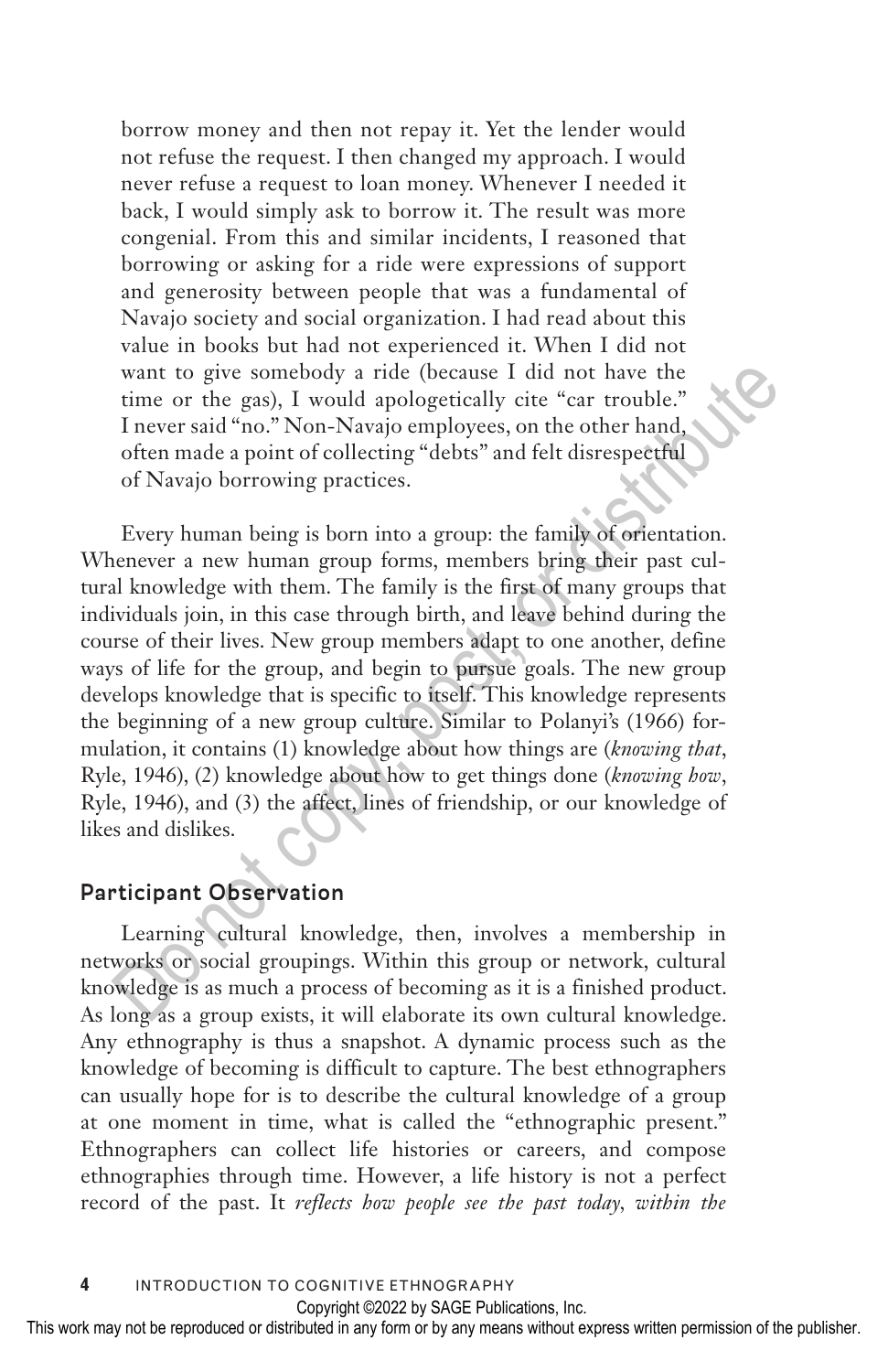*limits of their current cultural knowledge*. Thus, this book stresses the "ethnographic present" (see Sanjek, 1991).

Following Polanyi's (1966) scheme of tacit and explicit knowledge, the *formal education* of the classroom verbalizes explicit knowledge. At the other extreme is *apprenticeship*, where observed demonstration and tacit knowledge dominate. However, even in an apprenticeship, language is crucial. People ask questions; then they practice. The same is true for ethnographers, and this alternation between asking questions and observing/practicing something becomes the basis of what has been called *participant observation* in ethnography. In cognitive ethnography, participant observation becomes a form of homing process. Through this process, an individual tries to master as much of a system of knowledge as possible through alternation between observation and interview (Schoepfle, Topper, & Fisher, 1974). Then they test what they have heard and seen from their own practices as well as those of others (see Figure 1.1).

Cognitive ethnographic theory is also preferable because the fact remains that one cannot learn a culture by observing alone, any more than one can learn how to play baseball by simply watching. The experience of Oswald Werner's (1993, p. 16) first baseball game is particularly pertinent here:

I was invited to my first baseball game and watched with interest the strangely dull game. There was a man with the



*Source:* Werner and Schoepfle, 1987, vol 1.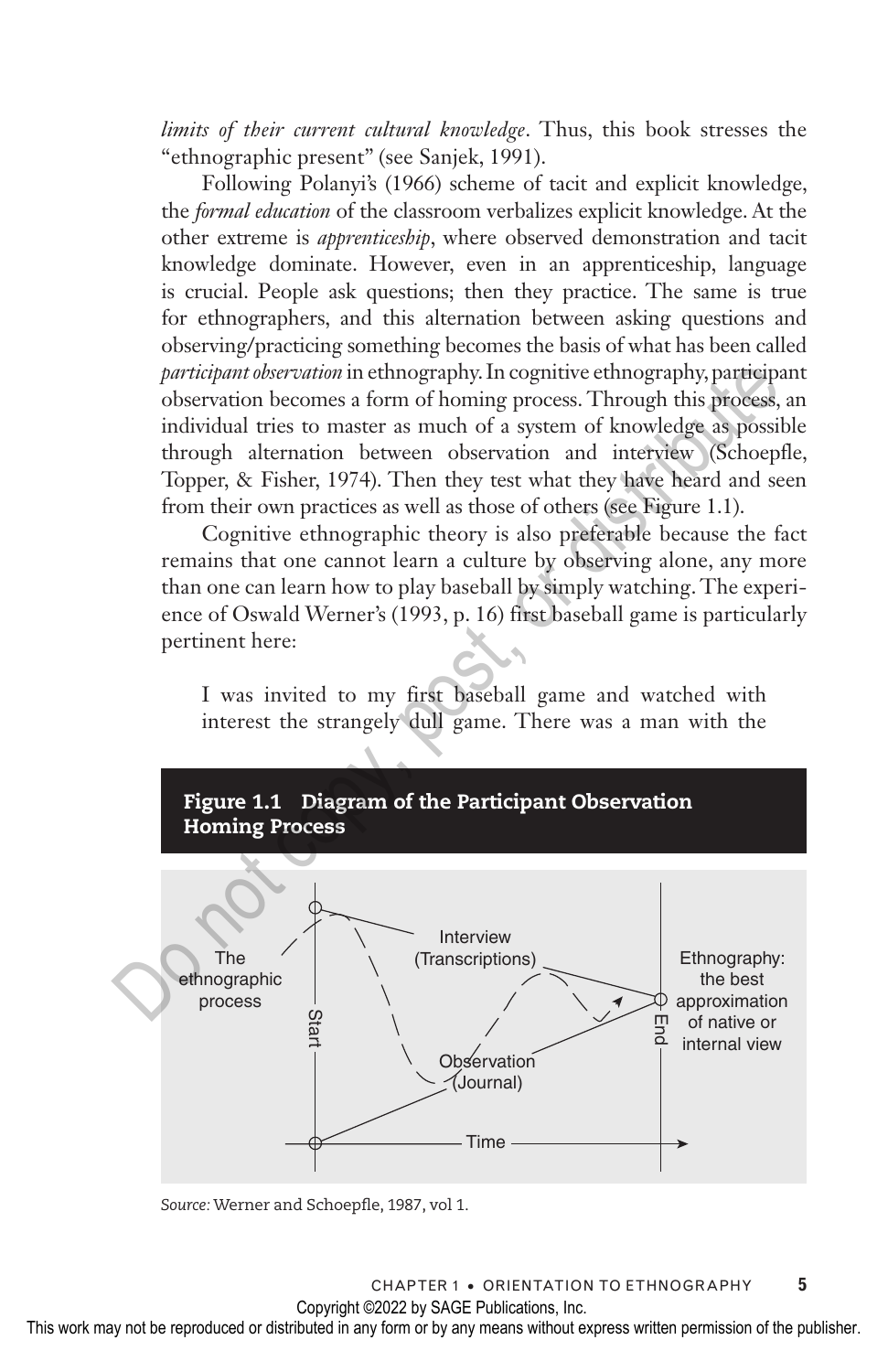stick who tried to hit a ball that another guy threw at him. He was not very good at hitting the ball, but when he did he ran from one pillow in the grass to the next and tried to get there before the other player caught him with the ball.

Then another player hit the ball and it disappeared in the bushes behind the field. Before, the guys who hit the ball ran fast, but this player was so upset about the loss of the ball that he walked dejectedly around the square formed by the four pillows. As he came around the last bend his comrades ran up to him, shook his hand and consoled him by saying something like "don't worry about the ball, we'll pitch in and buy a new one." Soon they somehow did get a new ball and the strange game continued.

Everybody must ask, listen, observe, and try out what has been seen and heard. Observation is necessary but not sufficient. Everyone must talk to people and ask questions.

In the days of Bronislaw Malinowski, at the turn of the 20th century, participant observation was a radical departure from armchair scholarship. Armchair anthropology drew conveniently from whatever missionary, military, or traveler tales supported the argument of an author. Participant observation required ethnographers to see for themselves what was going on and conduct themselves as systematically as possible. They could no longer depend on the tales of others without verifying for themselves what was going on. Malinowski's achievement was all the more dramatic because he acquired fluency in Kilivila, the language of the Trobriand Islanders, with whom he worked, and did so within a matter of months (Senft, 1997). On his arrival on the Trobriands in July 1915, Malinowski stayed with Dr. Raynor Bellamy, who taught him some basics of Kilivila, the Austronesian language of the islanders (Senft, 1987). After a month, Malinowski decided to move to Omarakana, the village of the paramount chief To'uluwa, as the place to set up his tent. By September 1915, he had mastered the language so well that he did not need the help of an interpreter any more. to him, shook his hand and consoled him by saying something<br>like "don't worry about the ball, we'll pitch in and buy a new<br>me." Soon they somehow did get a new ball and the strange<br>one." Soon they somehow did get a new bal

It is also important to remember that his successful acquisition was aided by his unusual length of stay in the field, due to the duration of World War I. Lengths of stay in terms of years rather than weeks and months have become the hallmark of anthropology and ethnography, albeit possibly less prevalent today.

Copyright ©2022 by SAGE Publications, Inc.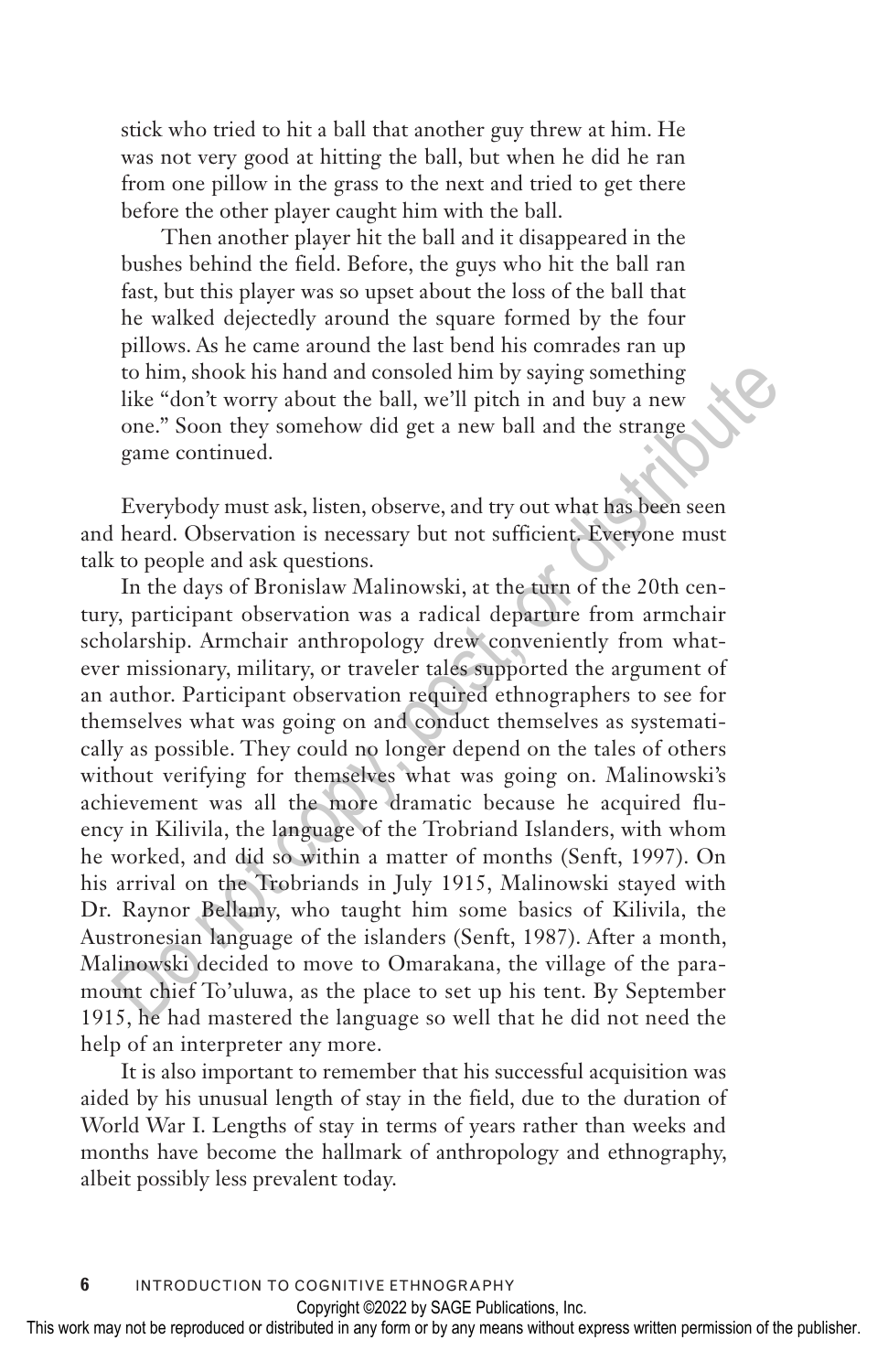#### **Participant Observation and Perspective**

Malinowski's participant observation introduced new challenges to this novel ethnographic research. First, when ethnographers both observe and ask questions, they will become more active participants, becoming *a part of what they are studying*. They are often there, on site, day in and day out. They get involved in what is going on. Similarly, the consultants and other people in the group change, to some extent, to accommodate the ethnographer. Ethnographers, in other words, become to some extent a part of the group and part of what they are studying.

Just how far does the ethnographer become a part of the group? There are a number of both professional and popular accounts of ethnographers "going native" (O'Reilly, 2009). When ethnographers "go native," readers often assume that the ethnographers *think* or *believe* that they have become native. "Going native" does not usually mean that they actually have acquired the natives' cultural knowledge and background (Wagner, 1975). Rather, the natives accommodate the ethnographers into their interpersonal and political lives.

The native may well tell the researcher, "You really understand us." These compliments often reflect the natives' appreciation that somebody from outside their own society respects them for who they are. They appreciate that the researcher does not try to make them change their way of life according to what some outsider wants them to be. In more recent times, anthropologists and other social scientists often arrive at sites at the behest of governmental and nongovernmental agencies. They are thus often expected to be teachers, health care practitioners, as well as ethnographers. These expectations, in turn, reflect on how the ethnographer needs to accommodate to the native ways of life. It does not mean, however, that the researcher has acquired the native mind-set. other words, become to some extent a part of the group and part<br>what they are studying.<br>Just how far does the ethnographer become a part of the group<br>There are a number of both professional and popular accounts<br>ethnographe

One special case of "going native" stands out: language fluency. We outlined above, with Malinowski, how anthropologists have attained native language fluency. This fact too is well respected by the natives, and by an ethnographer's colleagues. Language fluency, however, has a special meaning: Knowledge of the language's grammar, phonology, and vocabulary is *sufficient to generate and understand meaningful utterances*. Those considered fluent in a language, however, are usually sensible enough to observe that they—as well as any nonnative in any society will function much better when working actively with a competent bilingual/native coresearcher.

Chapter 1 • ORIENTATION TO ETHNOGRAPHY **7** Copyright ©2022 by SAGE Publications, Inc. This work may not be reproduced or distributed in any form or by any means without express written permission of the publisher.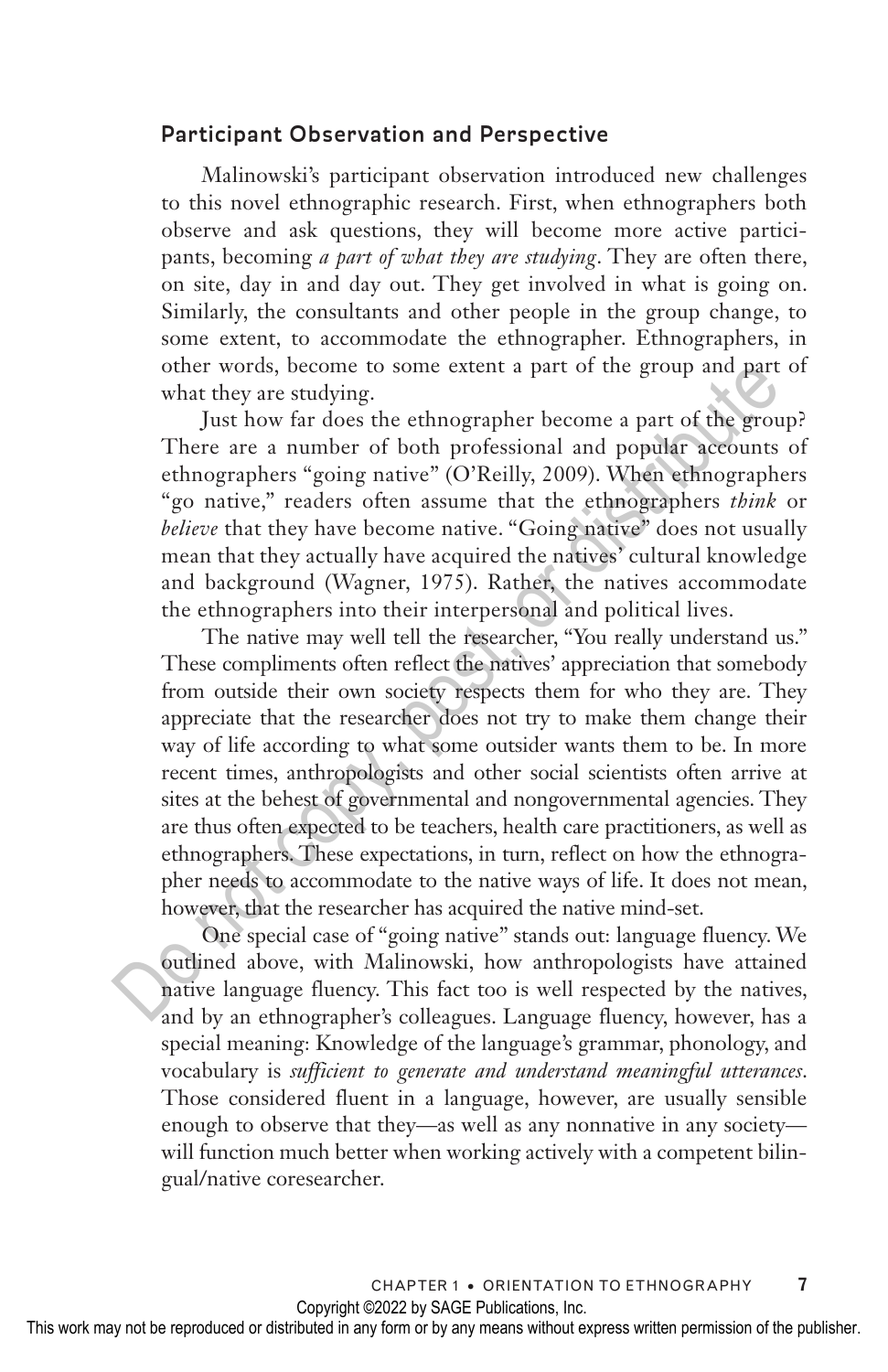# **MATERIAL CULTURE AND CULTURAL DURABILITY**

A related question arises regarding material culture and how it relates to the definition of ethnography and culture. I address this question by asking, "How do you use the right tool for the right job?" Answering that question without asking the users can create problems particularly in archaeology, where the people who may have used the tools or implements in a site are no longer available for interviewing. Archaeologists thus have no recent knowledgeable source for conducting ethnography. They have to depend on historical reconstruction by natives, maybe comparing with other sites or inferring from elsewhere, where such information is available.

Ethnography needs to ask how durable is culture. Behavior is ephemeral. One possibility is for it simply to reside in memory, where it can later be recalled. However, this solution raises issues of the *systematic distortion hypothesis* (Shweder and D'Andrade 1980). More useful for the preservation of behavior are texts, photographs, strips of film, or various kinds of digital recordings. All of these represent products of behavior, or artifacts. A text is a record of a native utterance. Figure 1.2 helps to show the interrelationships among cultural knowledge, ephemeral behavior, and texts. In a since are in onget awards on metric wear, accurate the same as the are of the original to the share no recent knowledgeable soure for conducting ethnography.<br>
Ey have to depend on historical reconstruction by natives,





*Source:* Werner and Schoepfle (1987a).

Copyright ©2022 by SAGE Publications, Inc.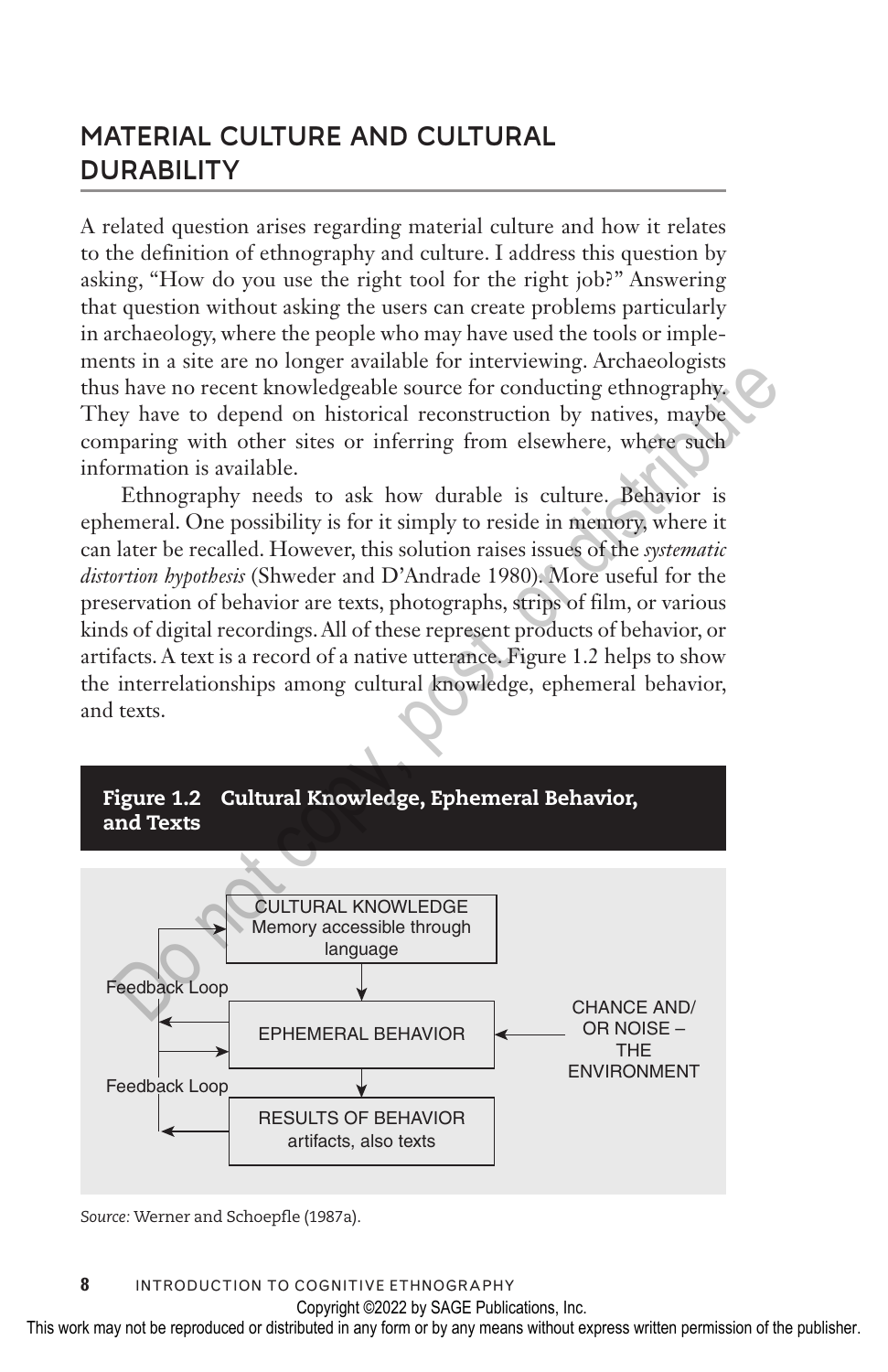The completeness of a cultural description also needs to be considered. Anthropologists such as Michael Agar have raised the question of what happens when anthropologists describe only parts of a people's way of life and culture. He termed this research "ethnographic," for describing some of the knowledge shared by a group of people. His question is important, and this book uses both "ethnographic" and "ethnography."

## **KINDS OF ETHNOGRAPHY**

A distantly related question is "Is all culture describable?" This book has noted that culture can be seen as a group of people's knowledge of learned behavior, artifacts, social relationships, politics, religion, and the economy. Anthropologists have described culture as pertaining to all of humanity, to groups, and to parts of an individual's psychological makeup. This issue was summarized by the oft-quoted phrase attributed to anthropologist Clyde Kluckhohn and psychologist Henry Murray (1953): "Every man is in certain respects like all other men, like some other men, like no other man." The inverted pyramid in Figure 1.3 illustrates the variability of groups and how they can be studied.



*Source:* Werner and Schoepfle (1987a).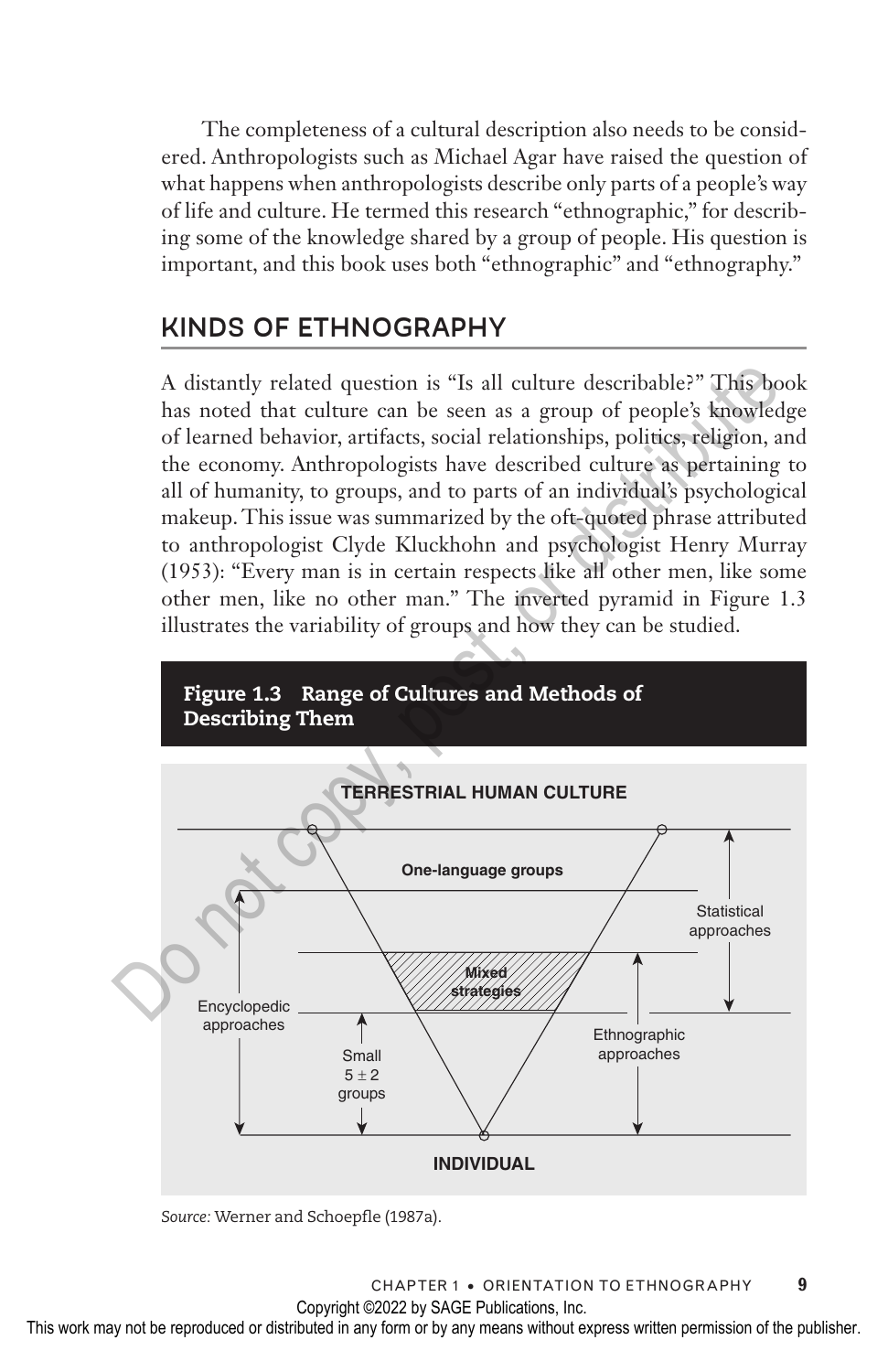Starting at the bottom, the first kind of ethnography describes small groups with memberships ranging from three to seven people. These groups are the subject of ethnography *par excellence*.

The second kind of ethnography is *cross-sectional ethnography*, of which there are two types. One describes a cross-section of *people*, the other a cross section of *knowledge*. In describing a cross section of people, ethnographers look at human beings who share a common history or destiny. James Spradley wrote *You Owe Yourself a Drunk* (1970), which describes the lifeways of the Skid Row homeless in Seattle, Washington. However, Spradley did not study them as an interacting human group or groups but rather as a cross section of homeless people. Assumed here is that all these people face similar problems and could be seen as having a common destiny. See Agar's book *Ripping and Running* (1974) for a similar description of drug addic ts.

The third kind of cross-sectional ethnography is the encyclopedic. It is intended to study and describe as completely as possible the cultural knowledge base of a domain such as agriculture, child rearing, or warfare. Examples include the encyclopedias of Western civilization, the *Encyclopedia Bororo* (Albisetti & Venturelli, 1962), and the Navajo ethnologic dictionary (Franciscan Fathers, 2015). Others concentrate on selected domains, such as the Navajo knowledge of health and medicine in the *Navajo Ethnomedical Encyclopedia* (Werner et al., 1976) and Harold Conklin's (1983) *Ethnographic Atlas of Ifugao*. wever, Spradley did not study them as an interacting human group<br>
groups but rather as a cross section of homeless people. Assumed<br>
e is that all these people face similar problems and could be seen as<br>
ing a common desti

Most ethnographies are mixtures of all three—group, cross-sectional, and encyclopedic. Encyclopedic ethnography can actually be seen as a kind of cross-sectional ethnography. It is encyclopedic because most ethnographers study less the information about the distribution of knowledge in the group and concentrate more on presenting *all available knowledge on some topic*. The taxonomic diagram in Figure 1.4 illustrates this.

This kind of diagram is a taxonomic tree and will be appearing throughout this book. In this diagram, "X is a kind of Y," or **Y**  $\circ$  **T**  $\bullet$  **X**. In this diagram, a "small-group ethnography" is a kind of ethnography. Similarly, a "cross-sectional ethnography" is a kind of ethnography. Small-group ethnography and the cross-sectional ethnography contrast with each other. There are, in turn, two kinds of cross-sectional ethnographies that contrast with each other: (1) the ethnography that describes a people with a common destiny (e.g., Spradley's 1970 description of the homeless in *You Owe Yourself a Drunk*) and (2) one that describes a particular domain of folk knowledge (e.g., the *Navajo Ethnomedical Encyclopedia*, Werner et al., 1976). In the basic description of ethnography discussed so far, this book does not

Copyright ©2022 by SAGE Publications, Inc.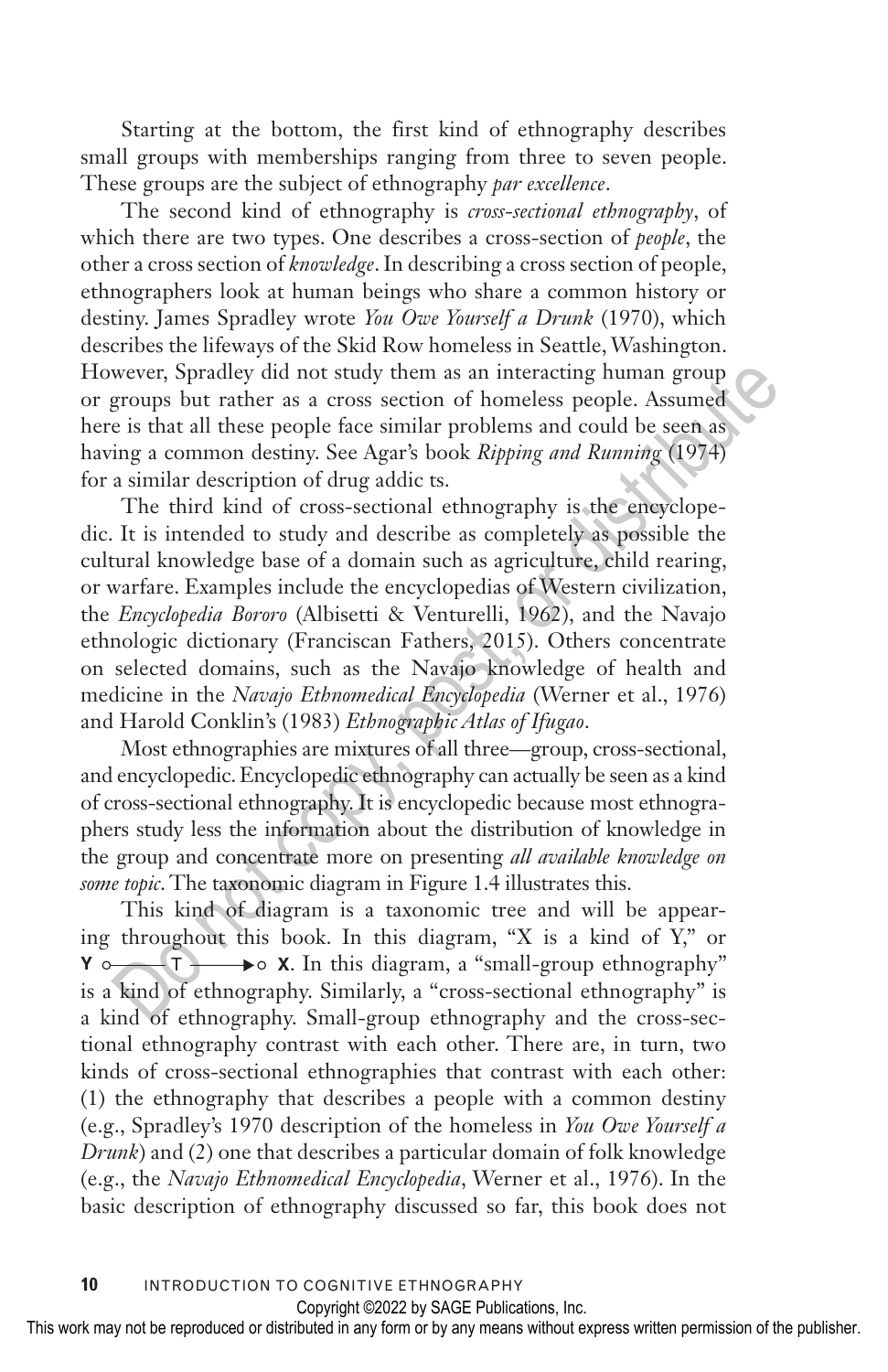#### Figure 1.4 Kinds of Ethnography



specify the size or the complexity of the group. Instead, it selects the term "group" rather than relying on terms such as "tribe," "band," or "ethnic group" because ethnography does not limit itself by how large or small the so-called group should be.

# **ABDUCTIVE REASONING IN COGNITIVE ETHNOGRAPHY**

Cognitive ethnography is indeed a social science research strategy, but a special one. It is not *deductive*: Researchers in ethnography do not formulate broad theory about the human condition and test specific hypotheses through experimentation. It is also not *inductive*: Ethnographers do not derive broad generalizations about observed patterns from a limited number of observations and test them on a broader sample. Instead, it is what Agar (2006, 2010) called *abductive.* That is, ethnography encounters contradictions in incomplete data and generates explanations to resolve them. Agar refers to these contradictions as "breakdowns." These breakdowns are a form of "epistemological window" (Werner & Schoepfle, 1987b). They are opportunities to learn something new and unexpected. For example, it is very healthy for ethnographers to ask themselves, "Why do two consultants contradict each other?" In crediting the 19th-century philosopher of science Charles Sanders Peirce, Michael Agar (2010)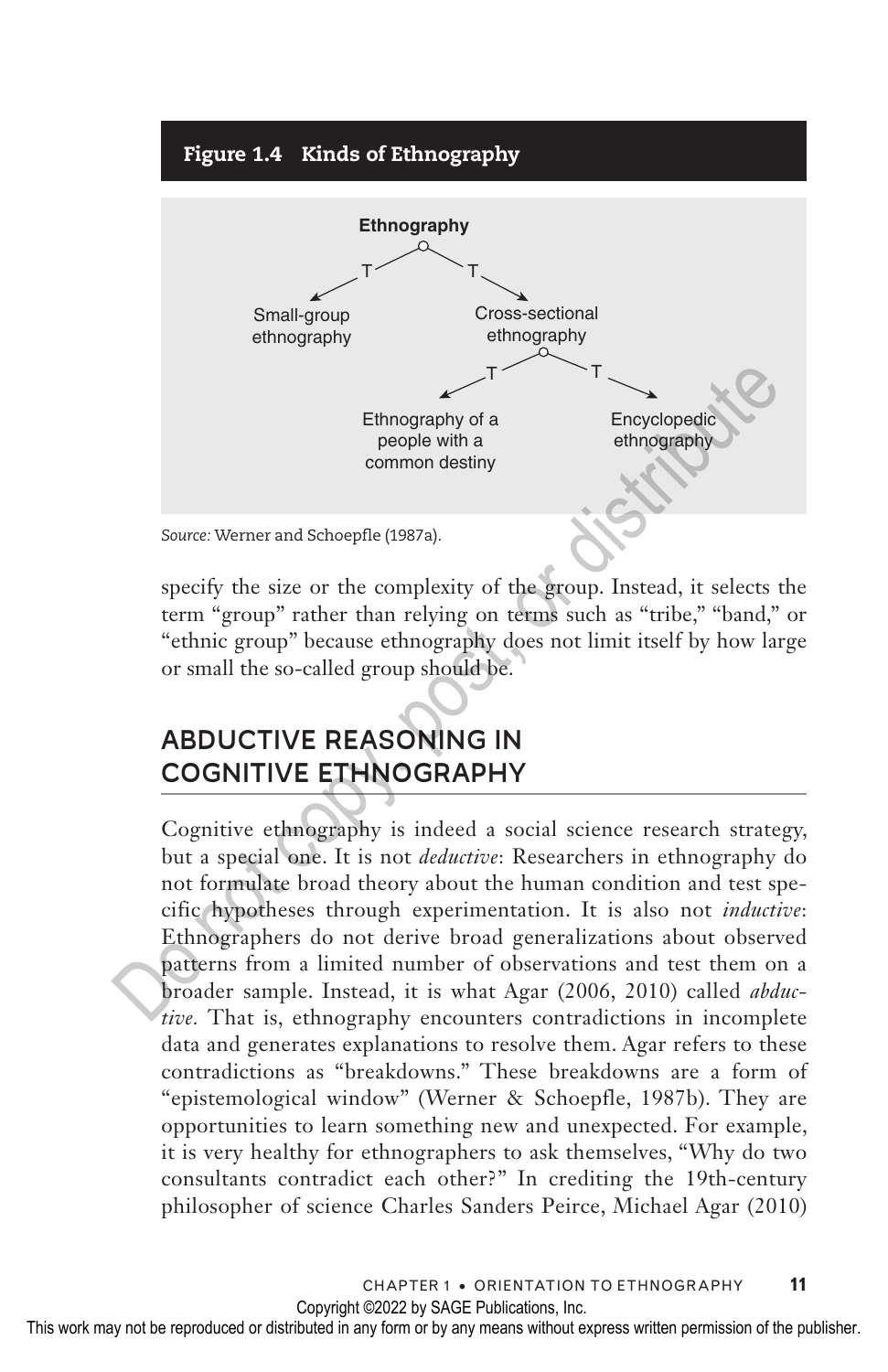summarized that this abductive reasoning "calls for taking surprises seriously and creating new concepts to account for them. No more tossing the problem into error variance. No more testing the goodness of fit of new data against available concepts, as in inductive statistics" (p. 289). To resolve the contradiction, the researcher needs to gather more information.

Through abductive reasoning, then, inconsistency or contradiction is an opportunity to gain more relevant information. Inconsistency demands a view of something ethnographers would not see or notice. Even if the knowledge system proves to be inconsistent, *a cultural knowledge system can be assumed valid and internally consistent until proven otherwise*. Failure to promote this stance not only demeans the culture that the ethnographer studies but demeans the ethnographer's culture as well.

When conducting research, an ethnographer needs to remember that it is a *social enterprise* that cannot be conducted by one person. At the least, the social cooperation includes the researcher and the people with whom the research is conducted. Those with whom the research is conducted are not "subjects." The term "research subjects" pertains to isolated individuals who are supposed to be affected by the researcher only as part of an experiment (Sieber & Tolich, 2013). Ethnographic description is coproduced by the ethnographers and the people with whom they work. As a group, they are called "natives"; as individuals, we refer to them as "consultants." Native people are the experts in their cultural lives. As experts, they can be considered as consultants. This term thus replaces terms such as "informant" that were used by earlier anthropologists. The showledge system proves to be inconsistent, a cultural<br>vielage system can be assumed vaild and internally consistent until provest<br>exame can be assumed to a moment this stance on the definement with the ethnographer s

Ethnography is thus an *alliance* between the ethnographers and the natives (Bohannan et al., 1974). As an alliance, ethnographers *must*

1. share their own backgrounds with their native hosts as much as they might expect to obtain information about them;

2. be honest with those with whom a researcher must work;

- 3. negotiate carefully, and honestly, the roles of researcher and participant through time;
- 4. maximize interview privacy, comfort, and safety for both the native and the interviewer and balance them with the opportunity to interview and observe; and
- 5. consider the natives with whom they work as consultants who are expert in their cultural knowledge.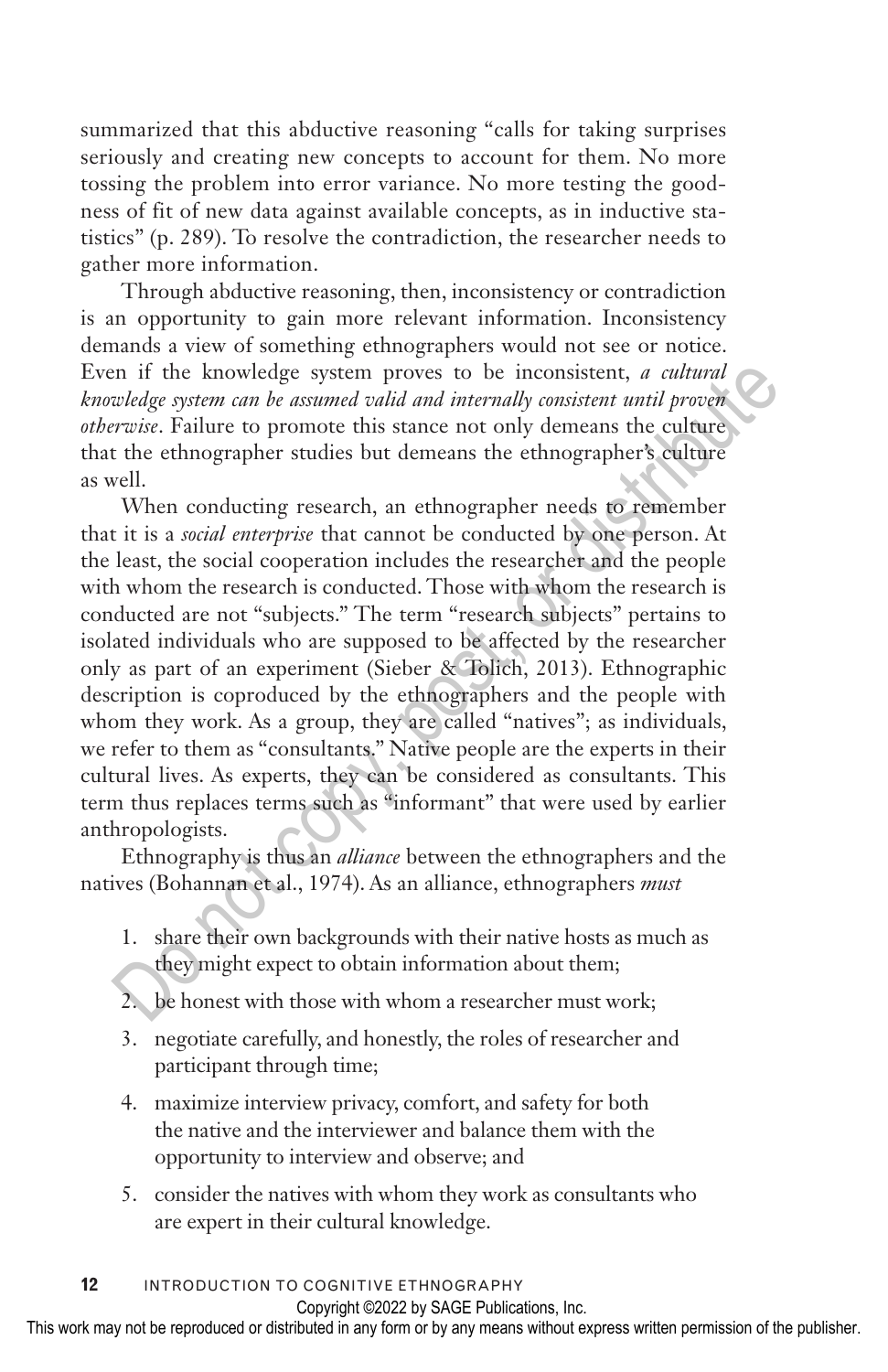### **HOW ETHNOGRAPHY DIFFERS FROM JOURNALISM**

It is easy to confuse journalism and ethnography. Both may involve fieldwork and interviewing, and thus overlap in the way fieldwork is conducted. When not acting as a propaganda instrument or extreme advocacy organization, both adhere to high ethical standards of accuracy and treatment of those with whom journalists or ethnographers work. There are three important differences, however, that must be acknowledged. First, journalism tends to concentrate on the newsworthy and the special, what is often referred to as the unusual, or "man bites dog," stories. Ethnography describes in detail the everyday, or "dog bites man," stories. Stated yet another way, ethnography concentrates on what Malinowski (1922) referred to as "the *imponderabilia* of everyday life."

Second, journalism tends to highlight the activities and achievements of individuals and the changes they bring to life around them. Those interviewed by a journalist are often aware of this fact. While ethnographers may carefully note these events and the individuals involved in them, the differences in emphasis are important.

Third, journalists tend to depend far more than ethnographers on observation (see Lubet, 2018). In journalism, such a stance may be reasonable because, first, there is often very little time to prepare a feature article or report. For journalism, lengthy interviewing and analysis might therefore be considered overly time-consuming, in light of the information they feel they are receiving and must transmit to the public. The result may be the inadvertent blending of dramatic fiction for information (see Cooke, 1980; Lubet, 2018) critique. work. There are line implotation time<br>tectros, invertigated a concentration of the answer and the special, what is often referred to as the unusual, or "man bi<br>dog," stories. Ethnography describes in detail the everyday,

More important is that journalists are going to depend more on observation because they often share more of the culture of the people with whom they are researching. Ethnographers, however, acknowledge that doing research with groups with a similar culture and language to theirs can actually be more treacherous. This is because they may not notice where they have misjudged a situation. Ironically, some of the best examples of thoroughness in such investigations come from journalists. For good examples of care and precision in reporting, see Jon Krakauer's coverage of Christopher McCandless's fatal travails in *Into the Wild* (1996), his portrayal of the experiences of Mount Everest climbers in *Into Thin Air* (1999), and his description of the Church of Jesus Christ of Latter-Day Saints in his book *Under the Banner of Heaven* (2003). All involved considerable written response to peer review and debate with the families and official organizations involved.

Copyright ©2022 by SAGE Publications, Inc.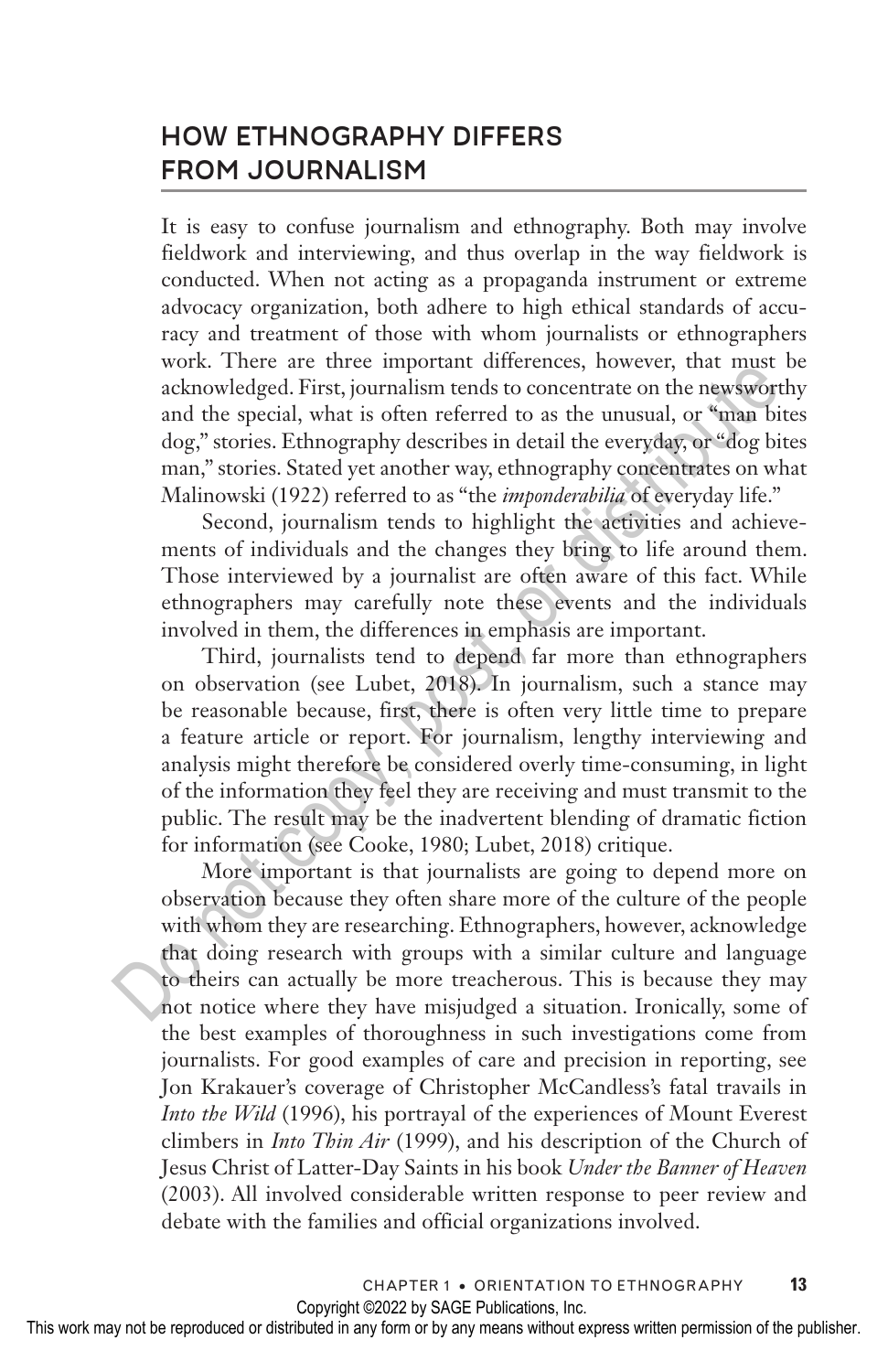### **EVERYONE IS BIASED AND MUST COPE WITH THE FACT**

Ethnographers in the past have used a number of devices for controlling their biases. The late Robert Redfield (1930) recommended that all ethnographers should come clean and talk about their biases. He noted, for example, that he maintained a strong bias favoring the underdog. This is a common bias among ethnographers and perhaps one reason why they tend to study "down" rather than "up" (Nader, 1969).

Relatively few anthropologists have worked with people whose status, income, or prestige is higher than their own. Until recently, the most common status for anthropologists or ethnographers has been that of the university professor. It is safe to assume that most American ethnographers are either in, or aspire to become part of, the uppermiddle-class "intelligentsia." Laura Nader (1969) wrote an article that has become almost a manifesto, calling for more ethnographic work on the upper classes, top executives, politicians, and other people who are "above" the ethnographers in U.S. society.

Recent fieldwork has responded, with studies such as those by Karen Ho (2009), who conducted an ethnographic study of Wall Street investment bankers' institutional culture from February 1998 through June 1999. Her primary source for participant observation was on-the-job.

In any event, it is difficult for an ethnographer to be aware of these biases, and the difficulty becomes greater the more similar the culture of the native consultant is to that of the ethnographer. Ethnography has three principal defenses that reduce or mitigate bias. The first is through the systematic application of methodologies for interviews, observation, and documentary analysis. This book will show that interviews are structured around the knowledge of the consultant, not dependent on a preconceived set of questions. This form of interview structure will help the ethnographer to understand the knowledge of another culture in as nonjudgmental and unbiased a way as possible. The state of the matter in the trainer in the (vatact, 1707).<br>
Relatively few anthropologists have worked with people whose sta-<br>
income, or prestige is higher than their own. Until recently, the<br>
st common status for anth

Subsequent chapters will explain in greater detail how a cognitive ethnography begins with an open-ended or "grand tour" question. The ethnographer has to negotiate this question carefully with the consultant, to make sure that both are addressing the same subject domain. The interview records the terms and phrases given by the consultant, and the ethnographer develops follow-up questions from them. These follow-up questions are based on the three theoretically universal semantic relationships mentioned earlier: modification, taxonomy, and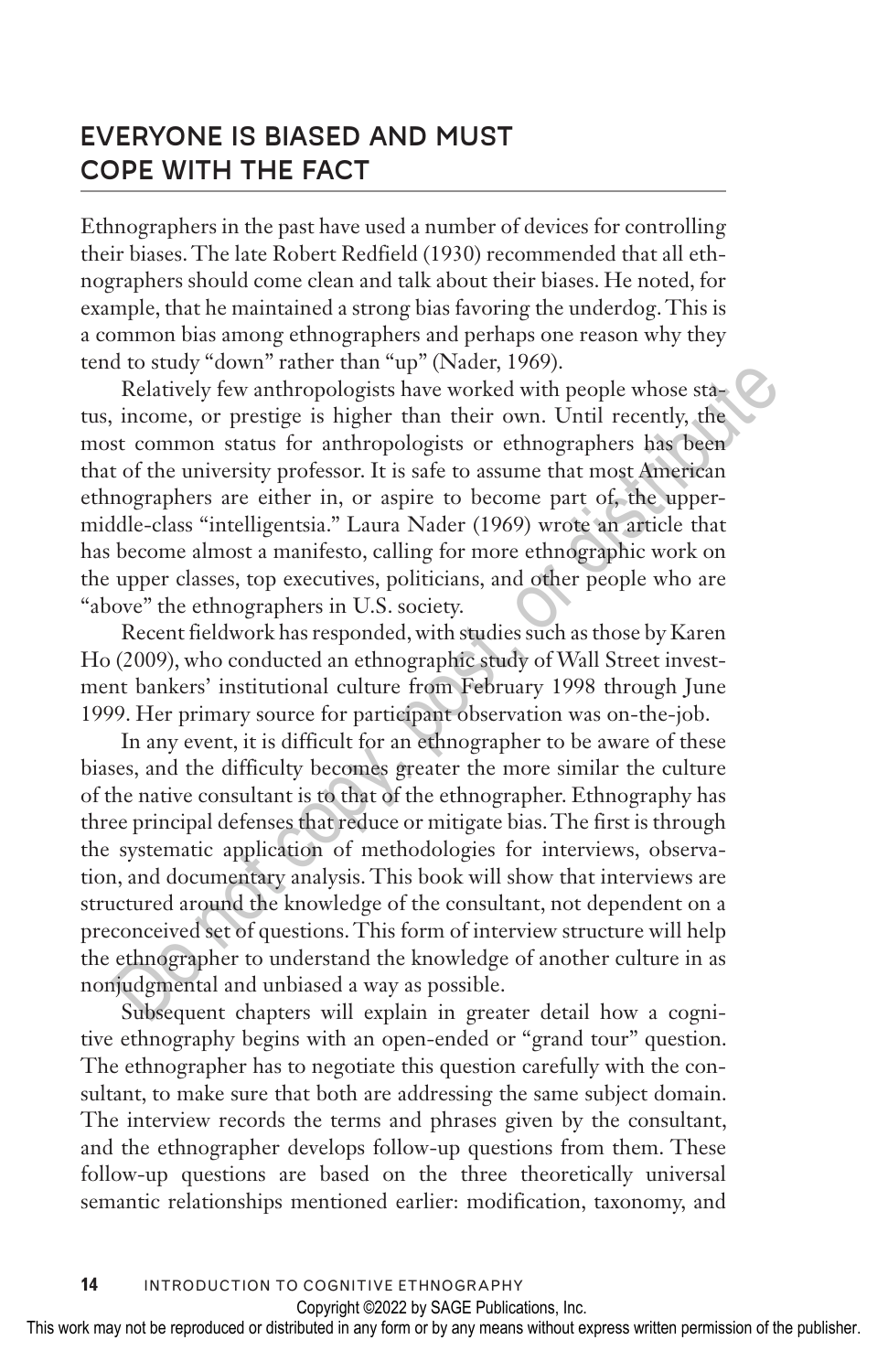queuing. The process is thus highly structured. Answers to the interview questions can be generated and combined to denote elaborate relationships of causality or precondition. While the answers can be complex, both the interviewer and the consultant can better track what each other is thinking or wants to find out.

A second defense relies on multiple sources. That is, ethnographers try to work with more than one consultant from different backgrounds. They also compare what these different consultants tell them with what they observe and with the documentary sources they find. By using all these sources, ethnographers attempt to pull together a structured, consistent description of the culture.

A third defense is to plan and report thoroughly on one's research. As in other social sciences, cognitive ethnographers prepare for their research as thoroughly as possible before conducting interviews and observation. When they write a final report or description, they carefully note and outline the limitations of their studies by describing who they interviewed, where and what settings they observed, and the kinds of documentation they examined. In this fashion, future ethnographers can hopefully discover limitations and compensate for them. these sources, ethnographers attempt to pull together a structured, contract description of the culture.<br>
A third defense is to plan and report thoroughly on one's resear As in other social sciences, cognitive ethnographer

#### **Avoiding Bias Is a Methodological, Not a Moral or Ethical, Stance**

Everyone has biases, and they must be dealt with. Refusal to deal with them renders one *ethnocentric.* This refusal can emerge through sloth or through ideological blinders. Either source is pernicious because it leads to an ill-informed judgment of a group's way of life. Ethnographers arrive at judgments only after they have exhausted all available means of further description. Avoiding bias is thus an *operational* or *methodological* stance (Bidney, 1967), not a moral or ethical one.

Cultural relativism's original intent was to establish that one should not judge any culture, or cultural knowledge system, as better than as or worse than any other (Benedict, 1959). This stance also does not mean that "anything goes" (c.f. Bruner, 1990). It is a methodological and epistemological stance, not a moral or ethical one. This stance, in turn, indicates how the ethnographic record should be kept. A researcher must ask how a cultural practice or belief works, rather than prejudging it. It also requires the researcher to maintain an egalitarian relationship with the consultants with whom they conduct research. They must treat all these people as having rights to the same quality, rigor, and intellectual honesty that ethnographers would pursue for social inquiry in their own society.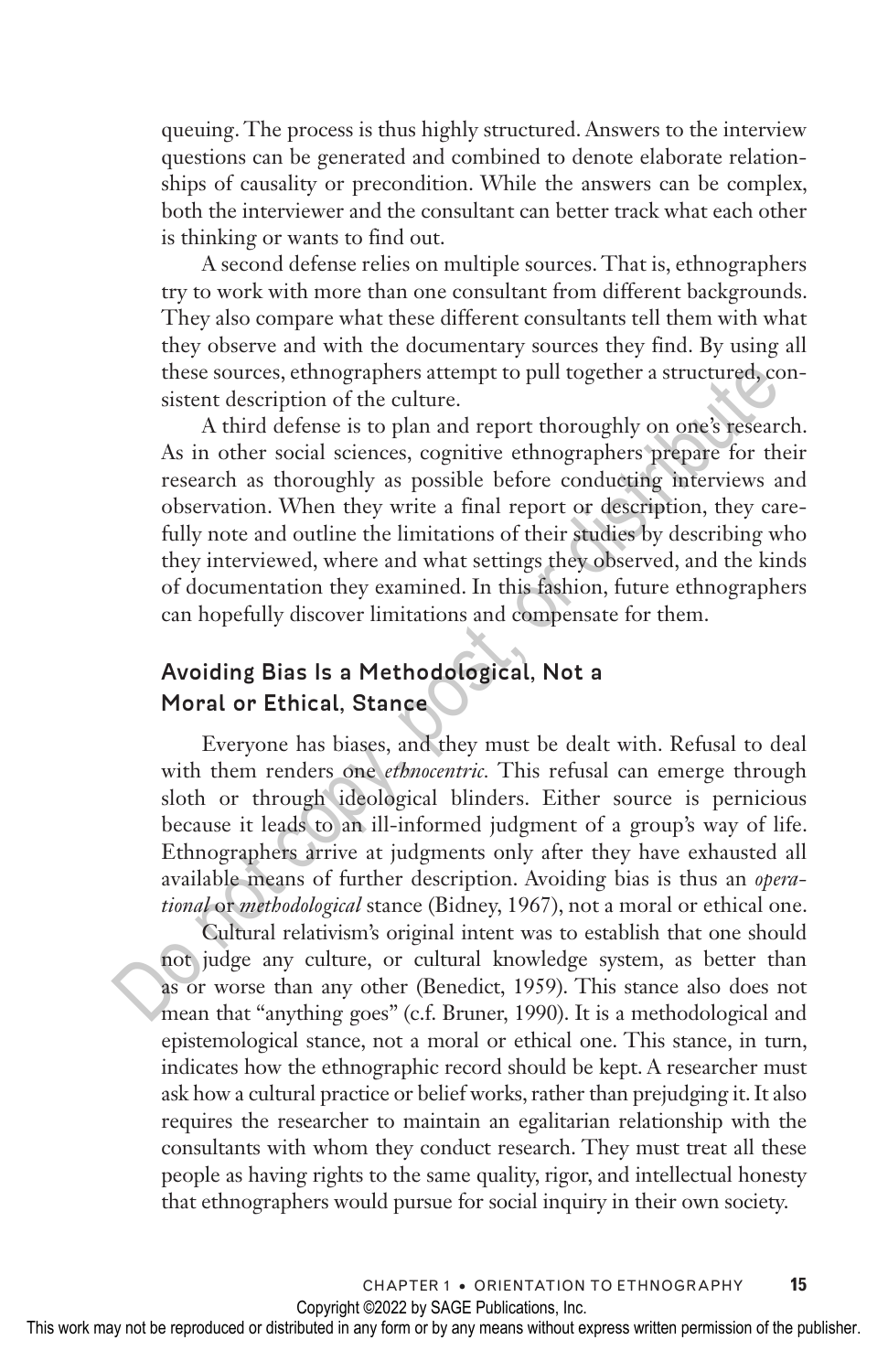Ethnographers also need to describe the power relationships in a given society, as well as associated histories of colonialism, slavery, or warfare. Writings of this kind of knowledge may result in contested histories and may require acknowledgment that sometimes one has been telling the story from only one viewpoint. These power relationships must be dealt with descriptively and without taking sides, particularly during the conduct of the research.

Finally, the ethnographer accomplishes little by denigrating his or her culture. Such denigration is as pernicious as ethnocentrism. Western civilization and the United States, for example, have both served as exemplars of greed, duplicity, and brutality, to name a few well-deserved labels. It is possible also that these faults have bled over into the social theory of social scientists, philosophers, or historians. Overrepresenting these faults and doubts through overreliance on self-criticism succeeds in paralyzing fieldwork and research.

### **PREPARATION FOR AN ETHNOGRAPHER'S CAREER: ETHNOGRAPHER AS EXPERT WITNESS**

No matter the social science discipline, the ethnographer may have to report findings to governmental agencies or testify before the courts. That is, they may be asked to be *expert witnesses* (Rosen, 1977). Until 1993, the Frye General Acceptance standard prevailed (*Frye v. United States*, 1923). That is, an individual's admissibility of their expert witness testimony depended on its being "*sufficiently established to have gained general acceptance in the particular field in which it belongs*" (italics added). With *Daubert v. Merrell Dow Pharmaceuticals, Inc.* (1993), the U.S. Supreme Court superseded the Frye General Acceptance standard with the *Federal Rules of Evidence* (Pub. L. No. 93-595; National Court Rules Committee, 2021), which Congress subsequently passed as legislation on January 2, 1975. The *Federal Rules of Evidence* govern the introduction of evidence at civil and criminal trials in the U.S. federal trial courts. They are amended annually by the Supreme Court. lization and the United States, for example, have both served as<br>
maplars of greed, duplicity, and brutality, to name a few well-deserved<br>
els. It is possible also that these faults have bled over into the social<br>
ory of

The *Federal Rules of Evidence* are recognized by the Supreme Court as the law. The changes to jurisprudence were substantial. First, the judges in a federal court now were "to *assume the obligation* as well as *exercise the discretion* to evaluate admission of expert witnesses." They were also to do so at the outset of the trial. The court thus becomes the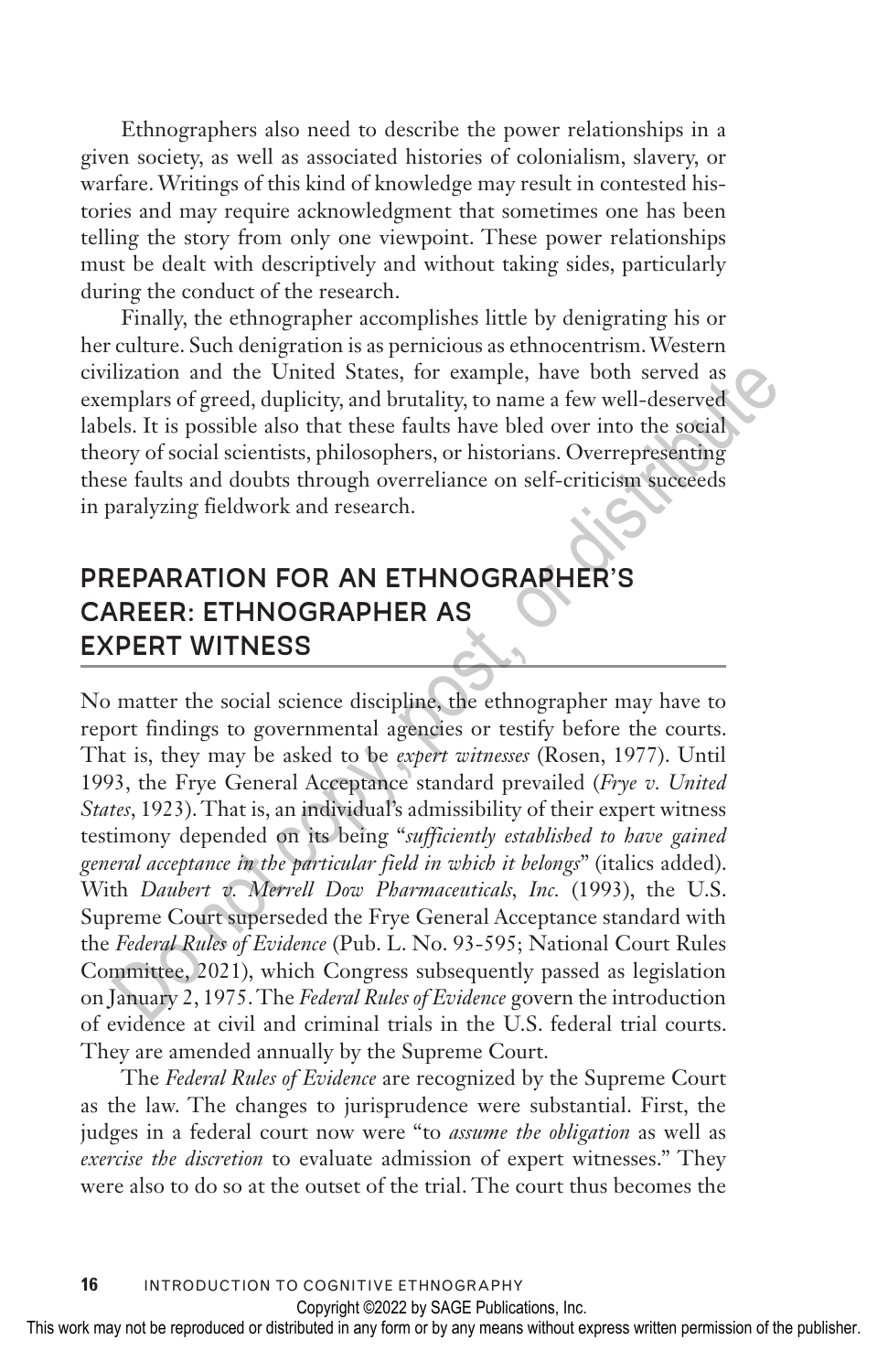gatekeeper of the evidence. With *Daubert* (1993), the emphasis shifted *from* deciding how well received the theory or the individual testifying is *to* assessing the validity of the evidence in support of the testimony.

Section 702 of the *Federal Rules of Evidence* is the part most often cited. This rule states,

A witness who is qualified as an expert by knowledge, skill, experience, training, or education may testify in the form of an opinion or otherwise if:

- (a) the expert's scientific, technical or other specialized knowledge will help the trier of fact to understand the evidence or to determine a fact in issue;
- (b) the testimony is based on sufficient facts or data;
- (c) the testimony is the product of reliable principles and methods; and
- (d) the expert has reliably applied the principles and methods to the facts of the case (National Court Rules Committee, 2021)

These four criteria also form the basis of a so-called Daubert motion, a motion that is raised before or during a trial to exclude the presentation of unqualified evidence to the jury. The argument can exclude the testimony of an expert witness if the witness's testimony is found to be insufficient or the methods used to obtain data are questionable. (a) the expert's scientific, technical or other specialized<br>
knowledge will help the trier of fact to understand<br>
the evidence or to determine a fact in issue;<br>
(b) the testimony is based on sufficient facts or data;<br>
(c)

Section 705 of the *Federal Rules of Evidence* becomes important regarding dissemination of data:

Unless the court orders otherwise, an expert may state an opinion—and give the reasons for it—without first testifying to the underlying facts or data. *But the expert may be required to disclose these facts or data on cross-examination*. (National Court Rules Committee, 2021; italics added)

In other words, ethnographers may not have to produce all of their data at trial but may have to produce them when demanded on Discovery ("pretrial procedures providing for the exchange of information between the parties involved in the proceedings," Brittanica.com, n.d.) by the opposing side. Any aspiring ethnographer is urged to read Sections 703 (Bases of an Expert's Opinion Testimony), 704 (Opinion